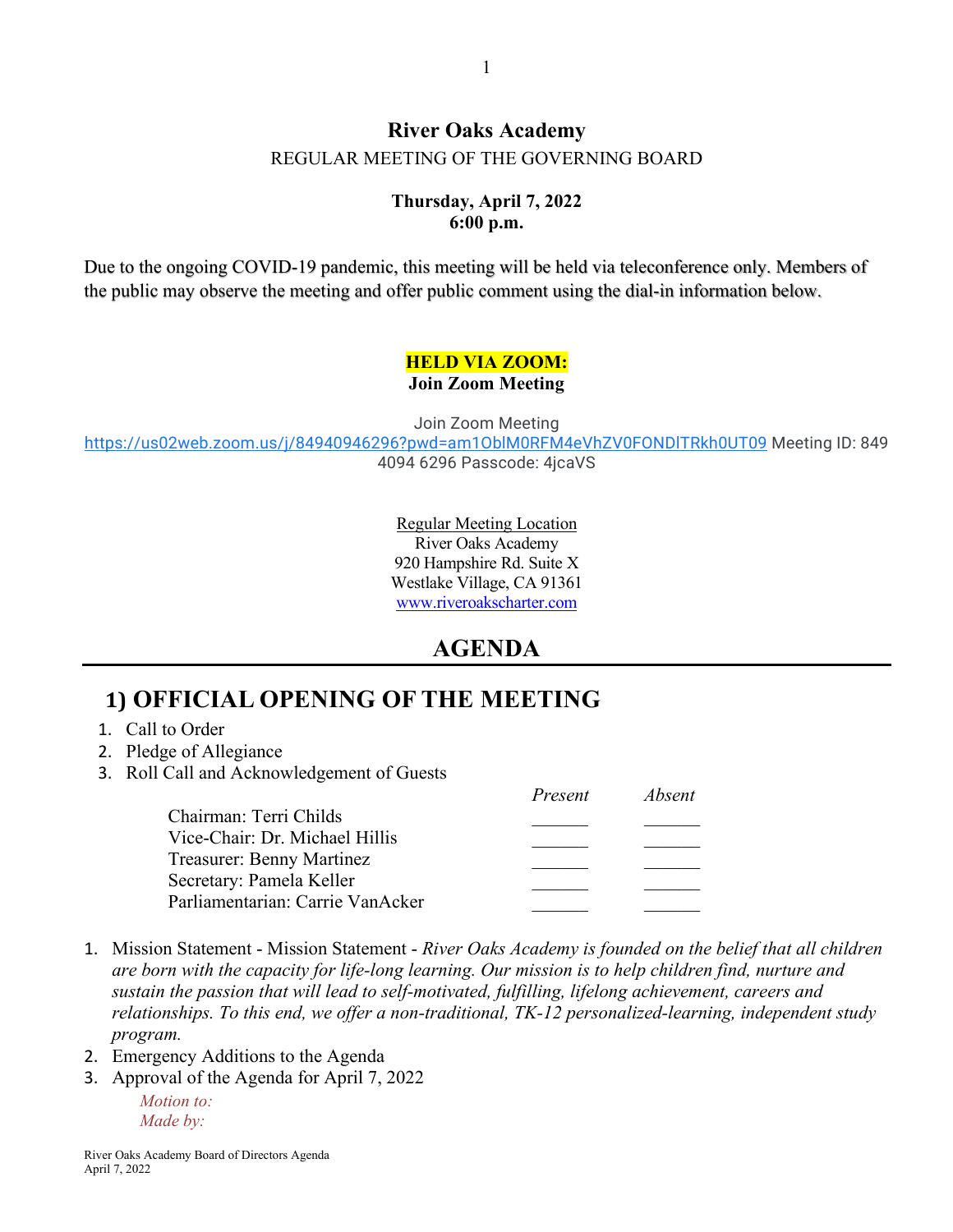*Motion is:*

# **2) ORGANIZATIONAL**

N/A

# **3) PUBLIC COMMENTS**

*Citizens who would like to address the Board on any item on the Agenda may do so now or when the President requests comments from the Public as the Board is considering the item. This portion of the Board meeting is set aside for members of the audience to make comments or raise issues that are not specifically on the agenda. These presentations, both during open and agendized topics, are limited to three (3) minutes per presentation and the total time allotted to non-agenda items will not exceed fifteen (15) minutes.*

## **4) INFORMATION AND DISCUSSION ITEMS**

*These items are presented to the Board for information only and are not subject to action at this meeting. These items may be added to a future meeting for action by the Board.*

- 1. Budget Committee Informational (2 min)
- 2. Parent Advisory Council (PAC) Informational (2 min)
- 3. Teacher's Report Informational (2 min)
- 4. Oxnard Report (2 min)
- 5. Student Report Informational (2 min)
- 6. Career Pathways Report Informational (2 min)
- 7. Social-Emotional Learning—Informational (2 min)
- 8. High School Guidance Counselor—Informational (2 min)

### **5) REPORTS**

- 1. Board Chairperson's Report
- 2. Individual Board Member Report
- 3. Director's Report
- 4. BSA Report
- 5. VCOE Report

## **6) CONSENT AGENDA ITEMS**

*Actions proposed for the Consent Agenda are items consistent with adopted policies and approved practices of River Oaks Academy and are deemed routine in nature. The Board will be asked to approve all of the Consent Agenda items by a single vote unless any member of the Board or the Public asks that an item be removed from the Consent Agenda and considered and discussed separately.*

- 1. Consideration to approve the March 3, 2022 Minutes
- 2. Consideration to approve the ROA Financial Statement
- 3. Consideration to approve the ROA Board Report of Purchase Orders
- 4. Consideration to approve the ROA Board Report of Commercial Checks
- 5. Consideration to approve the ROA PAC Transaction Detail Report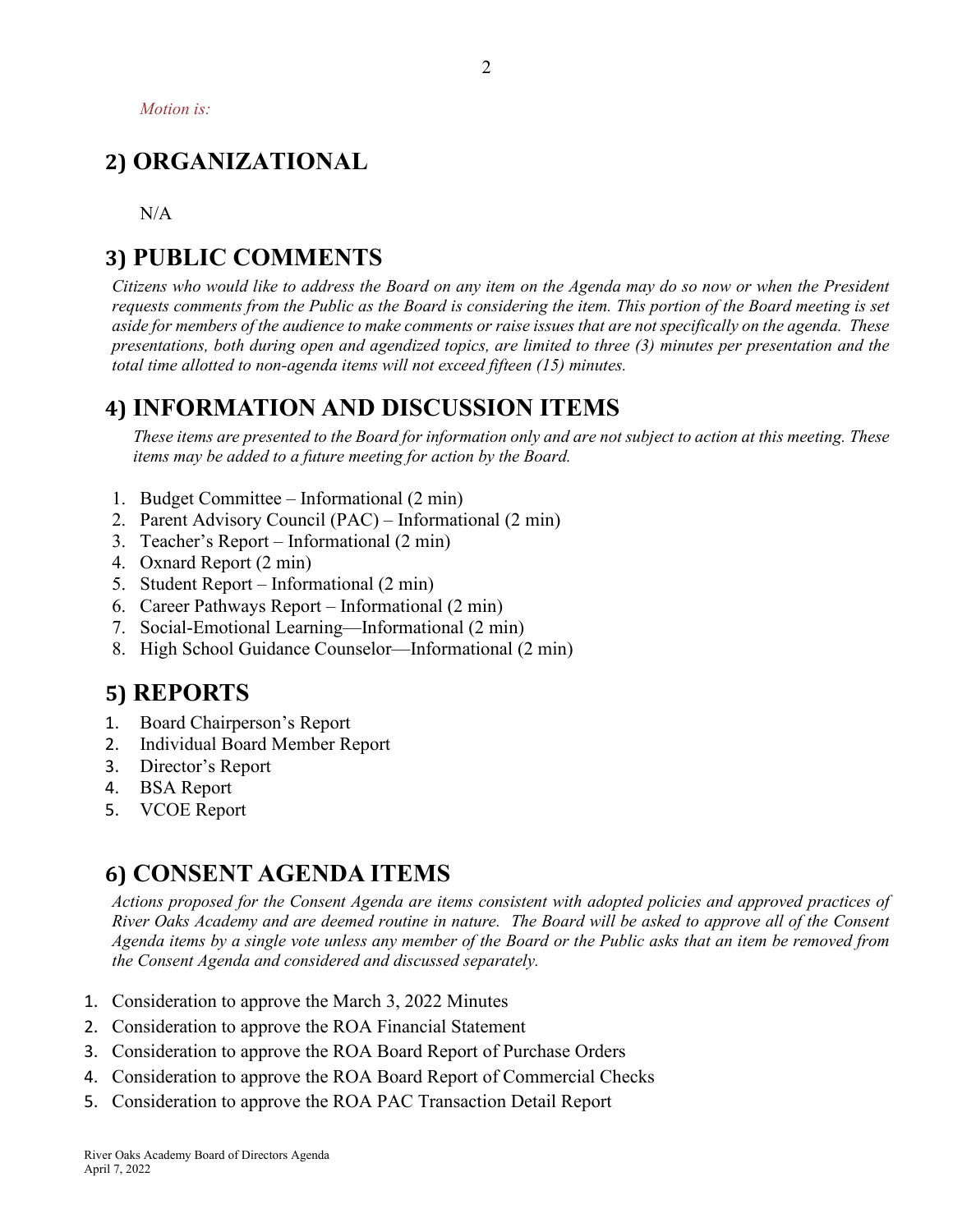*Public Comments: Motion to: Made by: Motion is:*

# **7) ACTION ITEMS**

- 1. Review, Discussion, and Approval of the purchase of an additional
	- a. 40 HP Chromebooks 11 G8-Education Edition; not to exceed: \$13,889.00
	- b. 40 MaxCases for the Chromebooks; not to exceed \$1,600.00

*Public Comments: Motion to: Made by: Motion is:*

- 2. Review, Discussion, and Approval of the renewal of our membership with the CSDC (Charter School Development Center). Not to exceed: \$1,038.00
	- a. We are a member of this organization which supports charter schools within the State of California.

| <b>Public Comments:</b> |  |
|-------------------------|--|
| Motion to:              |  |
| Made by:                |  |
| <i>Motion is:</i>       |  |

3. Review, Discussion, and Approval of the administrator's stipend for the extra duty work hours for the Summer Academy (June 27-August 5); \$2,000.00 each per week.

| <b>Public Comments:</b> |
|-------------------------|
| <i>Motion to:</i>       |
| Made by:                |
| <i>Motion is:</i>       |

- 4. Review, Discussion, and Approval 4 additional Parent Connect meetings with Ms. Bonnie Vandenberg at \$80/session; not to exceed: \$320.00
	- a. Our parents who have attended these Parent Connect sessions expressed an interest in continuing the sessions for one more month. We therefore have added 4 more sessions.

*Public Comments: Motion to: Made by: Motion is:*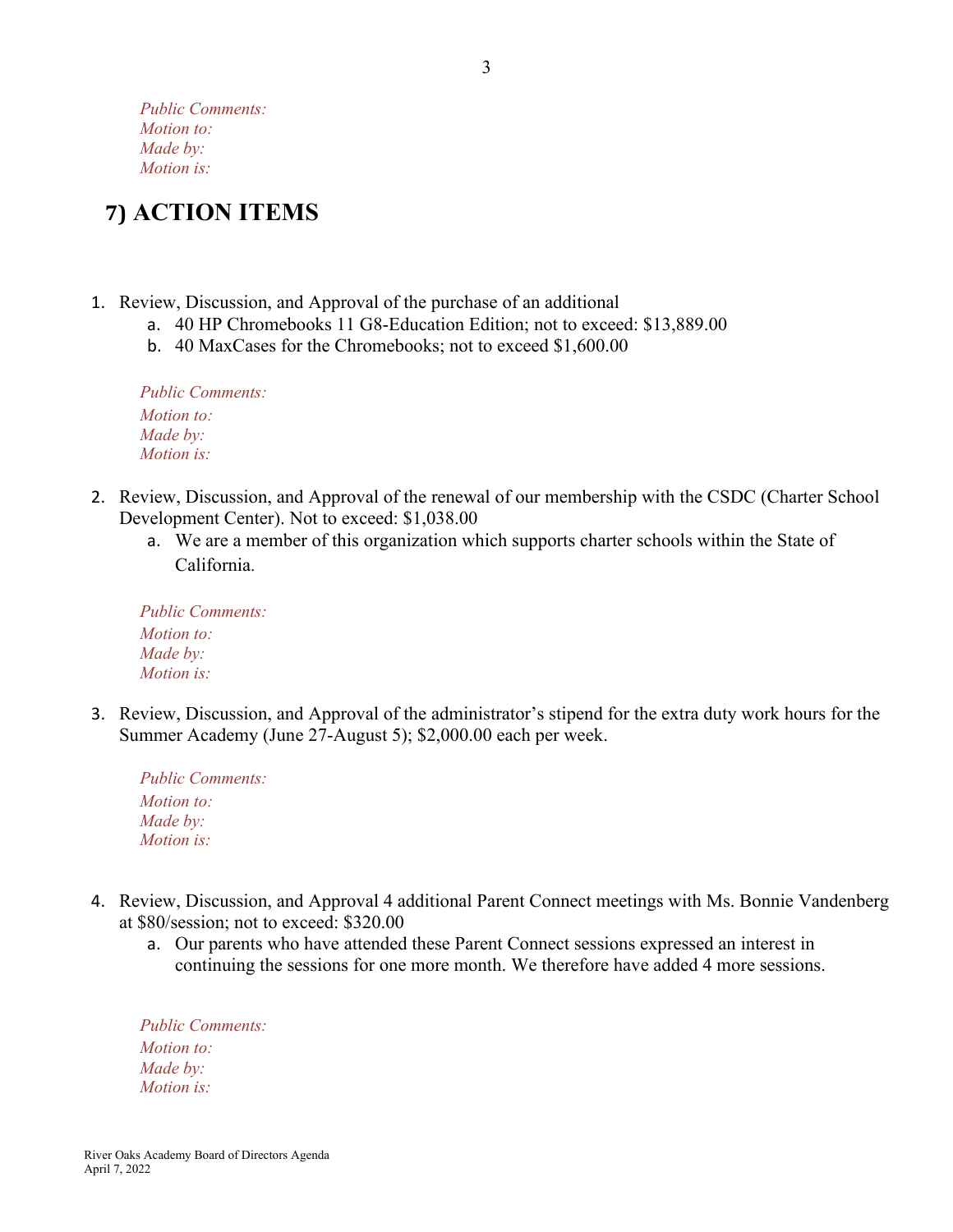- 5. Review, Discussion, and Approval of adding an annual subscription for taking site attendance with a barcode system through School Pathways; not to exceed \$750 for the annual subscription and \$500 for a one-time implementation charge for a total of \$1,250.00
	- a. We would like to add this feature to our current School Pathways (SIS) in order for us to better keep track of student hours at our resource centers. We will be able to figure the student hours into our funding determination calculation and be able to use some facility charge for the instructional 80% of the SB740 requirements by being able to document student attendance at the centers.

*Public Comments: Motion to: Made by: Motion is:*

- 6. Review, Discussion, and Ratification to add another resource teacher to help with the student load in our SPED department:
	- a. Employee 21223014 SPED (Resource Teacher)

*Public Comments: Motion to: Made by: Motion is:*

- 7. Review, Discussion, and Ratification to encumber additional funds for our nurse, Polly Vlasik. Not to exceed: \$500.00
	- a. Polly is our nurse who takes care of our vision and hearing screenings and participated in IEPs when a nurse is needed to be present.

*Public Comments: Motion to: Made by: Motion is:*

8. Review, Discussion, and Approval of the following curriculum purchases; \$66,457.65.

| Curriculum Associates / i-Ready                  | S  | 10,500.00 |
|--------------------------------------------------|----|-----------|
| Imagine Learning / Edgenuity, Digital Library    | \$ | 13,000.00 |
| Imagine Learning / Edgenuity, eDynamic Electives | \$ | 990.00    |
| <b>Mystery Science</b>                           | \$ | 849.00    |
| School Specialty / Triumph Learning              | \$ | 6,016.18  |
| Singapore Math                                   | \$ | 5,720.30  |
| Jump Math                                        | \$ | 2,632.50  |
| Rainbow Resource / Saxon Math                    | \$ | 404.55    |
| Math-U-See                                       | \$ | 6,940.00  |
| <b>ELA All About Learning Press</b>              | S  | 1,305.20  |